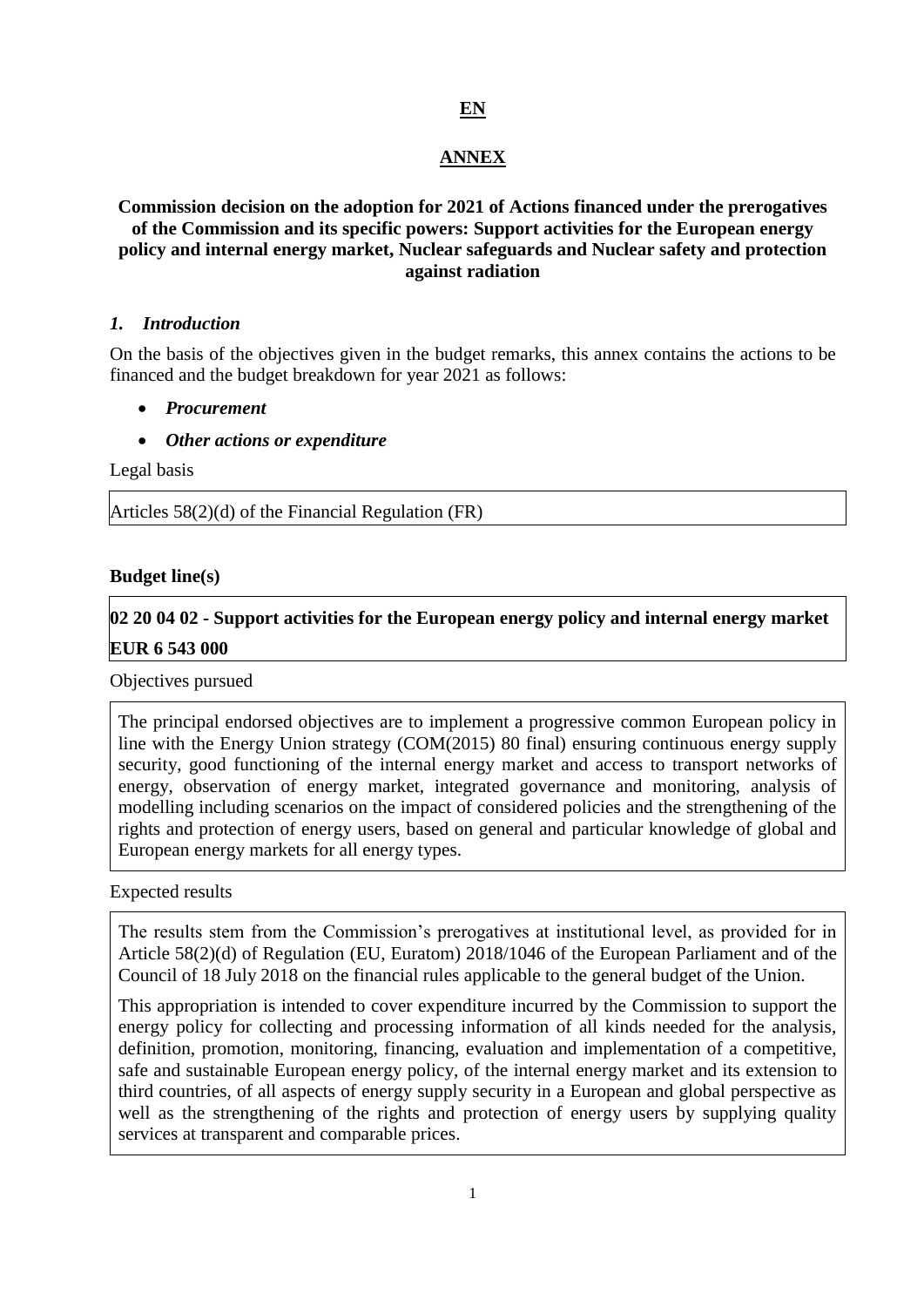It is also intended to cover expert' expenditure directly linked to the collection, validation and analysis of necessary information on energy market observation, as well as expenditure on information and communication, digital processing and visualisation of data, conferences and events promoting activities in the energy sector, electronic and paper publications, audio-visual products as well as the development of different web-based and social media activities directly linked to the achievement of the objective of the energy policy. This appropriation will also support an enhanced energy dialogue with the Union's key energy partners and international agencies in the field of energy.

# *2. Procurement*

The global budgetary envelope reserved in 2021 for *Procurement* under line 02 20 04 02 is EUR 6 263 000.

# **2.1 Support activities for the European energy policy and internal energy market**

General description of the actions envisaged

| - Conferences and communication activities                                                                     |
|----------------------------------------------------------------------------------------------------------------|
| - Consultancy and studies, including evaluations and impact assessments                                        |
| - Development and maintenance of IT systems, including EMOS (Energy Market Observatory)                        |
| - Purchase of data and information knowledge                                                                   |
| - Translation of energy-related documents                                                                      |
| The contract of the Latitude of the contract of the contract of the contract of the contract of the contract o |

Implementation

Directorate-General Energy

Some conferences may be implemented by DG Interpretation via cross sub-delegation; communication activities are co-delegated to DG Communication; some consultancy will be delegated to the Joint Research Centre through a specific administrative arrangement; publications are co-delegated to the Publications Office; translations are co-delegated to DG Translation; some IT development and maintenance are co-delegated to DG Informatics through dedicated memoranda of understanding.

# *3. Other actions or expenditure*

The global budgetary envelope reserved in 2021 for *Other actions or expenditure* under line 02 20 04 02 is EUR 280 000.

# **3.1. Contribution to the Energy Charter Secretariat**

Amount

EUR 150 000

Description

Annual membership fee to the Energy Charter Treaty, of which the European Union and EURATOM are contracting parties.

According to Article 37 of the Energy Charter Treaty, "the cost of meetings of the Charter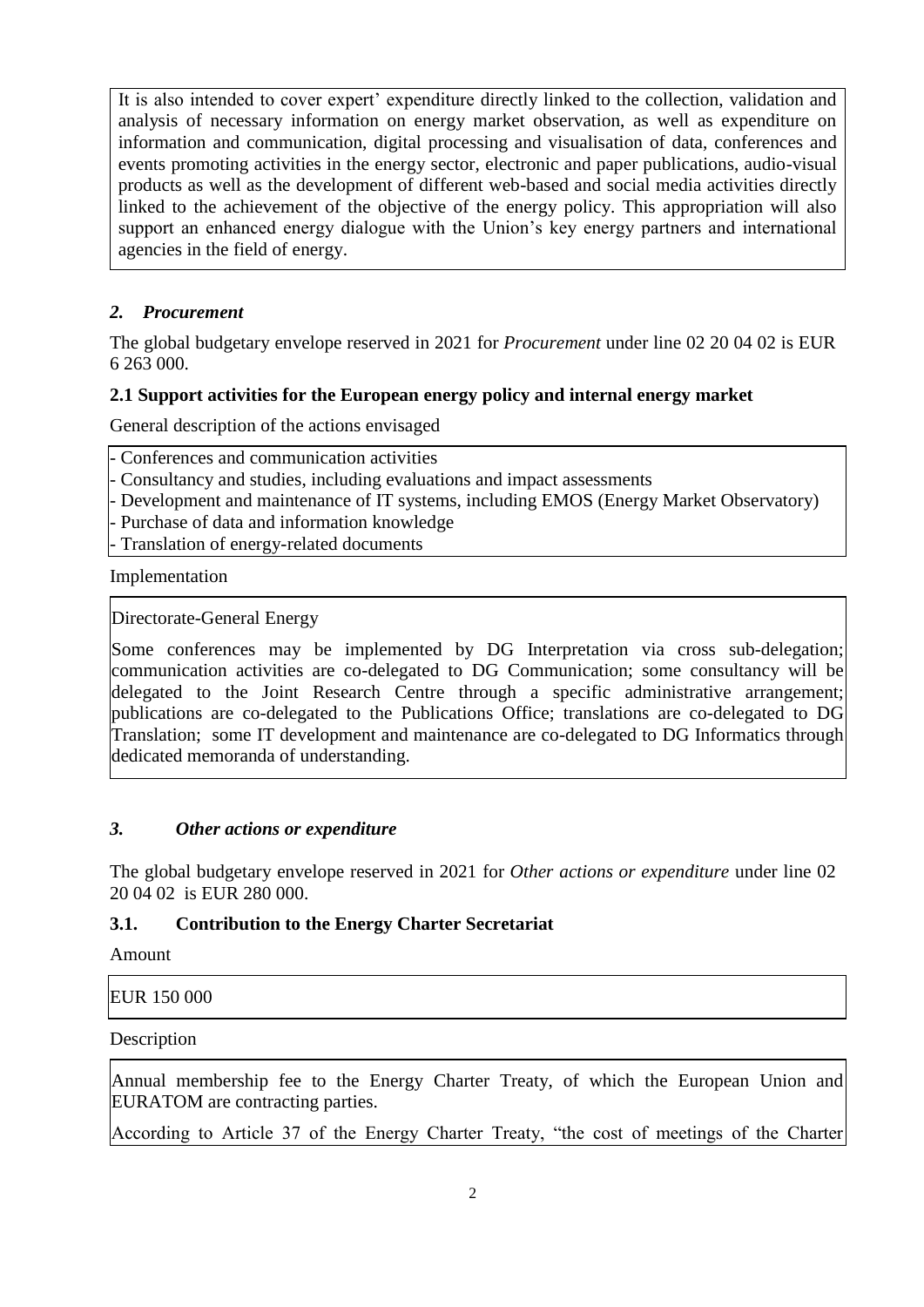Conference and any subsidiary bodies shall be regarded as a cost of the Secretariat. The costs of the Secretariat shall be met by the Contracting Parties assessed according to their capacity to pay, determined as specified in Annex B, the provisions of which may be modified in accordance with Article 36(1)(d)."

The 2021 annual contribution, calculated as per Article 37 of the Energy Charter Treaty, will amount to EUR 150 000.

The purpose of the Energy Charter Treaty is to establish a legal framework in order to promote long-term co-operation in the energy field in accordance with the objectives and principles of the Energy Charter. By creating a stable, comprehensive and non- discriminatory legal foundation for cross-border energy relations, the Treaty reduces political risks associated with economic activities in transition economies. It creates an economic alliance between countries which are united in their commitment to provide open energy markets, and to secure and diversify energy supply; to stimulate cross-border investment and trade in the energy sector; and to assist countries in economic transition in the development of their energy strategies and of an appropriate institutional and legal framework for energy.

Legal basis

Article 37(3) of the Energy Charter Treaty, approved by Council and Commission Decision of 23 September 1997 on the conclusion, by the European Communities, of the Energy Charter Treaty and the Energy Charter protocol on energy efficiency and related environmental aspects (98/181/EC, ECSC, Euratom).

Article 239 FR.

# **3.2. Contribution to the Latin American Organization for Energy OLADE**

Amount

## EUR 50 000

Description

The objective of this action is the EU to become a Permanent Observer of the Latin-American Energy Organisation (OLADE). The contribution would be the membership fee for the EU.

OLADE integrates 28 Member states in the Sub-continent. They develop a high number of energy actions on their countries, produce intelligence on energy developments and are the relay among energy authorities in all countries in the region, OLADE organises at least one meeting a year of Ministers of Energy. Because of that, this international organisation is deemed an ideal partner with which to develop our relations with the countries in the subcontinent in an efficient and costeffective way, considering our limited resources. This should allow the Commission to be in a position in which we keep relations with all those countries while not allocating unaffordable resources. It would also give us a good justification to limit the number of bilateral energy dialogues, while keepin open gates in the relations and building mutual trsut within the area.

The final fee and benefits for EU need to be negotiated.

Legal basis: Ongoing negotiation process in the framework of article 239 FR.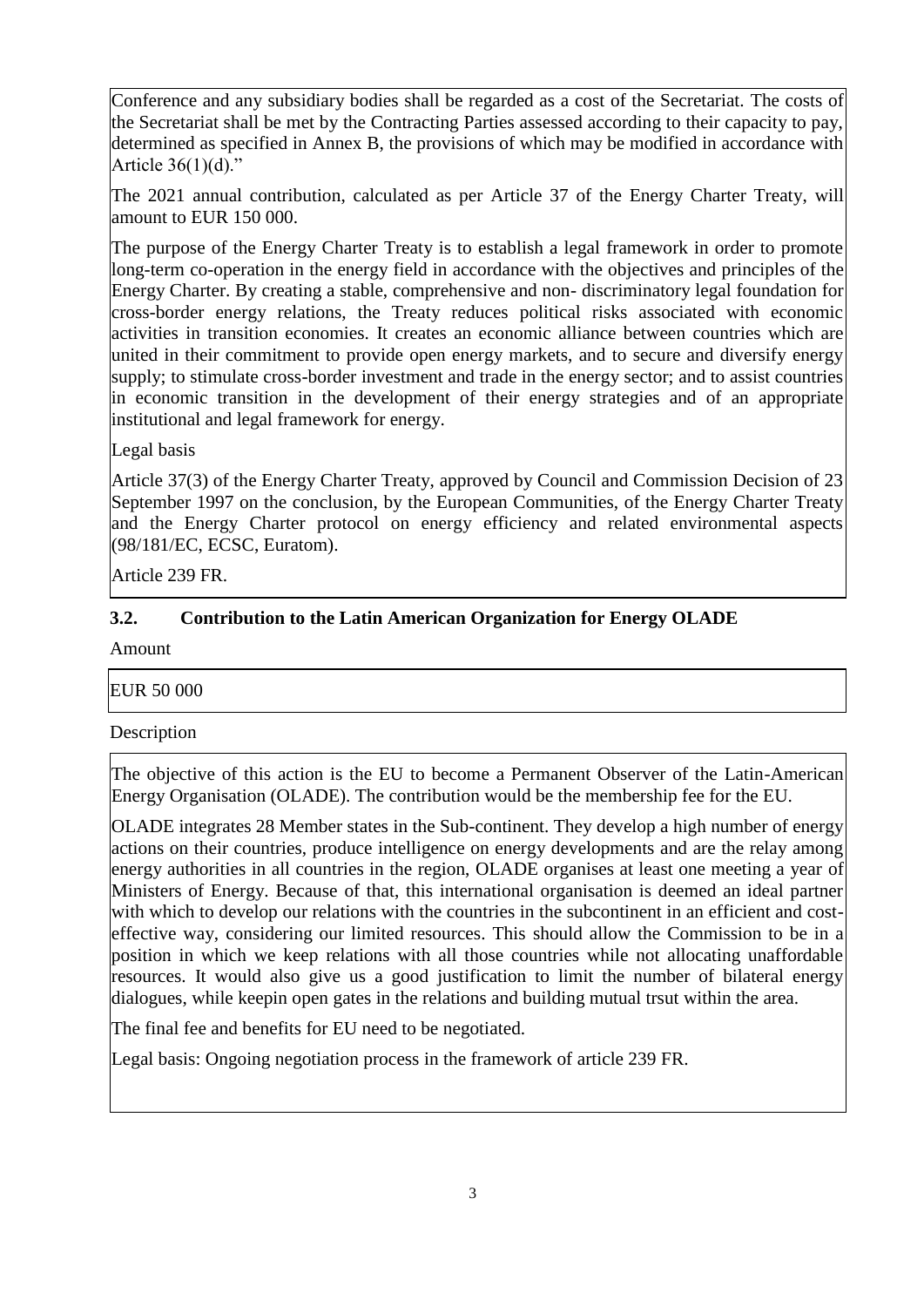# **3.3. Specific contribution to the Euratom Supply Agency**

Amount

EUR 80 000

Description

Contribution to the 2021 budget of the Euratom Supply Agency as per Article 54 of the Treaty establishing the European Atomic Energy Community and Article 7 of the Statutes of the Euratom Supply Agency.

## **Budget line(s)**

## **12 20 04 01 - Nuclear safeguards EUR 18 539 000**

Objectives pursued

This appropriation is intended to cover, in particular:

-expenses for missions by inspectors carried out in accordance with pre-established six-monthly programmes, short-notice inspections (daily subsistence allowances and travel expenses),

-training of inspectors and meetings with Member States, international organisations, nuclear operators and other stakeholders,

-purchases of equipment for use in inspections, particularly purchases of monitoring equipment such as digital video systems, gamma, neutron and infrared measurement devices, electronic seals and seal-reader systems,

-procurement and renewal of information technology hardware for inspections,

-specific information technology projects for inspections (development and maintenance),

-replacement of monitoring and measurement devices which have reached the end of their service life,

-maintenance of equipment for Non Destructive Analysis and other specialised equipment, including insurance costs, where applicable,

-technical infrastructure measures, including waste management and sample transport,

-on-site analyses (labour costs and mission expenses for analysts),

-agreements on working premises on site(laboratories, offices, etc.),

-day-to-day management of on-site installations and central laboratories (repairs, maintenance, information technology hardware, purchases of supplies and consumables, etc.),

-information technology support and tests for applications for inspections.

The following will also give rise to the provision of additional appropriations in accordance with Article 21(3) of the Financial Regulation:

-paid insurance claims,

-repayment of sums unduly paid by the Commission for goods, work or services.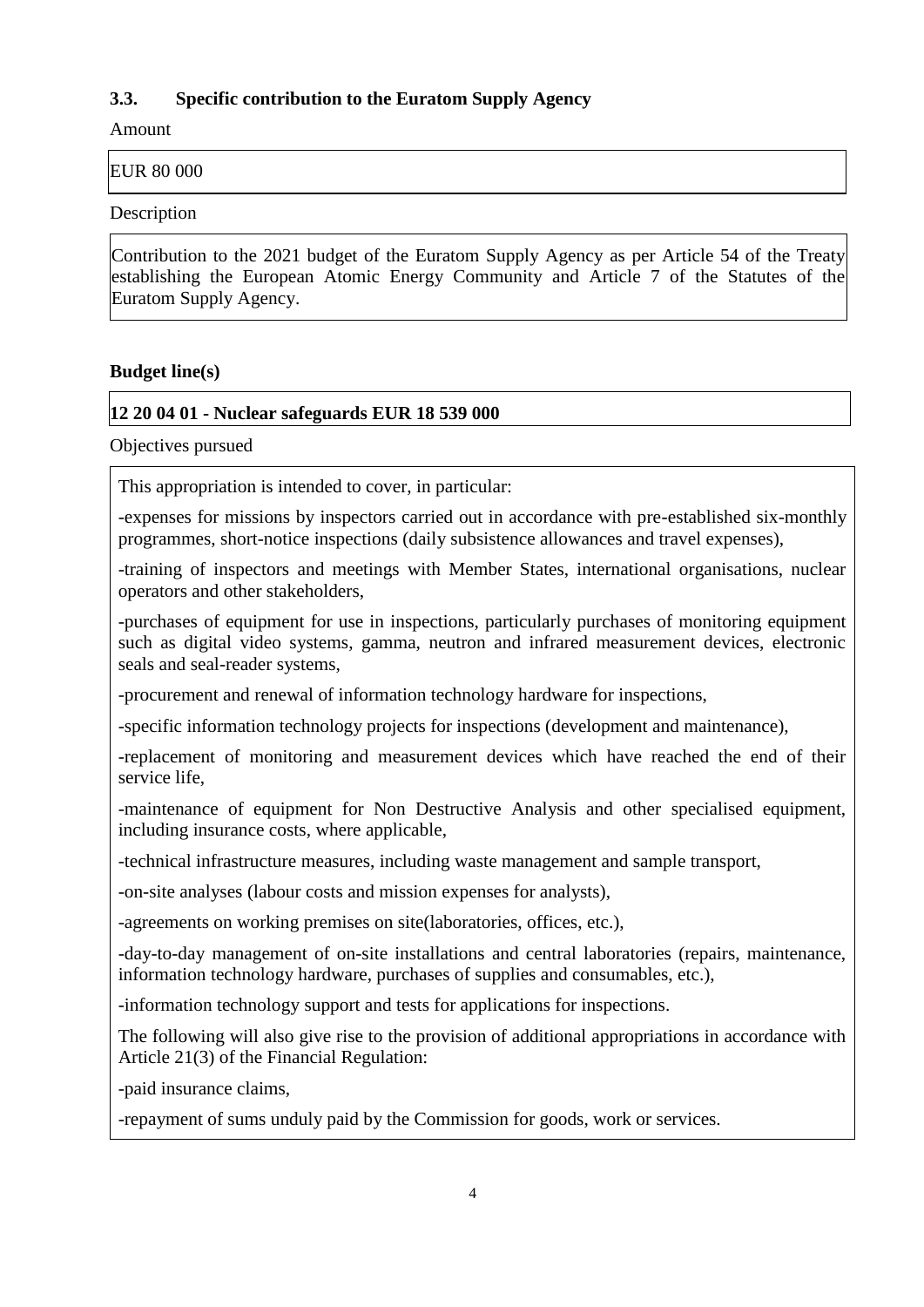This appropriation may also cover expenditure on studies, meetings of experts, information and publications directly linked to the achievement of the objectives coming under this article, and any other expenditure on technical and administrative assistance not involving public authority tasks outsourced by the Commission under ad hoc service contracts.

## Expected results

The results stem from the Commission's prerogatives at institutional level, as provided for in Article 58(2)(d) of Regulation (EU, Euratom) 2018/1046 of the European Parliament and of the Council of 18 July 2018 on the financial rules applicable to the general budget of the Union.

Task resulting from specific powers directly conferred on the Commission by the Treaty establishing the European Atomic Energy Community, Title II, Chapter 7, Article 174.

Commission Regulation (Euratom) No 302/2005 of 8 February 2005 on the application of Euratom safeguards (OJL54,28.2.2005,p. 1).

## *Reference acts*

Agreement between the non-nuclear-weapon Member States, the European Atomic Energy Community, and the International Atomic Energy Agency (INFCIRC/193)and its Additional Protocol.

Tripartite Agreement between the Community, the United Kingdom and the International Atomic Energy Agency (INFCIRC/263) and its Additional Protocol (1).

Agreement between France, the European Atomic Energy Community, and the International Atomic Energy Agency for the application of safeguards in France (INFCIRC/290) and its Additional Protocol.

Bilateral Nuclear Cooperation Agreements between the European Atomic Energy Community and third countries, such as the United States of America, Canada, Japan and Australia.

Commission communication of 24 March 1992 to the European Parliament and to the Council concerning a Commission decision on the implementation of on-site laboratories for verification analysis of safeguards samples (SEC(1992)515).

# *4. Procurement*

The global budgetary envelope reserved in 2021 for *Procurement* under line 12 20 04 01 is EUR 10 721 000.

# **4.1 Nuclear safeguards**

General description of the actions envisaged

Service Level and Administrative Agreements with different DGs.

Development, consultancy and maintenance of IT systems and IT equipments

Training for nuclear safeguard inspectors and technicians

Purchase of inspection equipment, maintenance, transport, etc.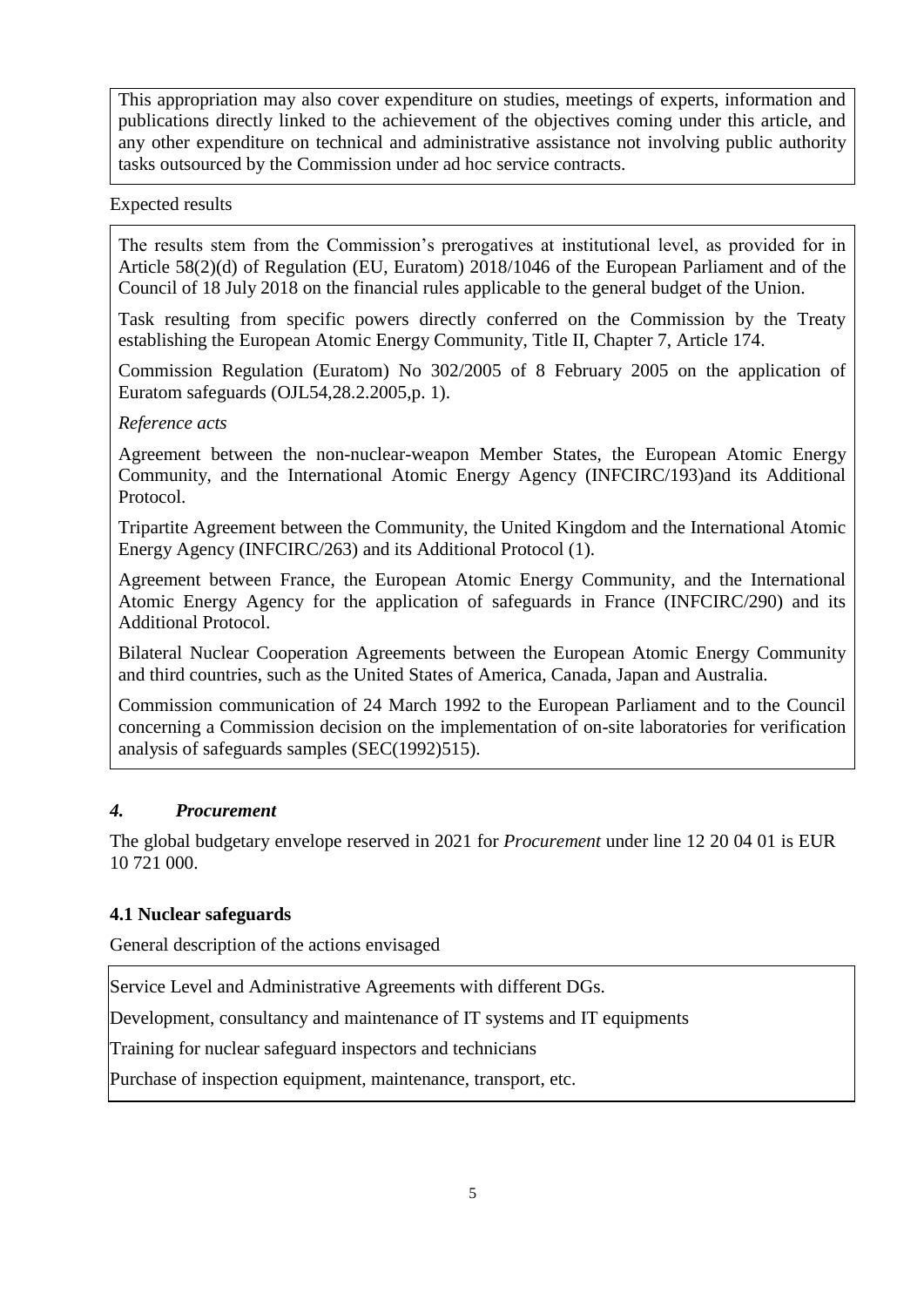Implementation

DGs Energy, Informatics, Joint Research Centre.

## *5. Other actions or expenditure*

The global budgetary envelope reserved in 2021 for *Other actions or expenditure* under line 12 20 04 01 is EUR 7 818 000.

## **5.1. Inspection – Mission costs**

Amount

EUR 2 277 000

Description

Safeguards-related missions including inspections, associated technical missions and meetings held in connection with safeguards activities for DG ENER, Directorate E Euratom Safeguards.

Legal basis: Treaty establishing the European Atomic Energy Community, Title II, Chapter 7.

# **5.2. Reimbursement to nuclear operators and other nuclear related services**

Amount

EUR 5 541 000

**Description** 

Operation and maintenance of on-site nuclear laboratory and other tasks resulting from specific powers directly conferred on the European Commission by the Treaty establishing the European Atomic Energy Community, Title II, Chapter 7, Article 174.

Legal basis: Commission Regulation (Euratom) No 302/2005 of 8 February 2005 article 6 on the application of Euratom safeguards (OJ L 54, 28.2.2005, p. 1).

## **Budget line(s)**

# **12 20 04 02 - Nuclear safety and protection against radiation EUR 3 000 000**

Objectives pursued

This appropriation is intended to cover:

-expenditure incurred by the Commission for collecting and processing information of all kinds needed for the analysis, definition, promotion, monitoring, evaluation and implementation of the common policy on nuclear safety and security and of the rules and measures in the field of radiation protection,

-expenditure on measures and actions relating to monitoring and protection against the effects of ionising radiation and aimed at ensuring the health protection of the population and the protection of the environment against the dangers of radiation and radioactive substances. These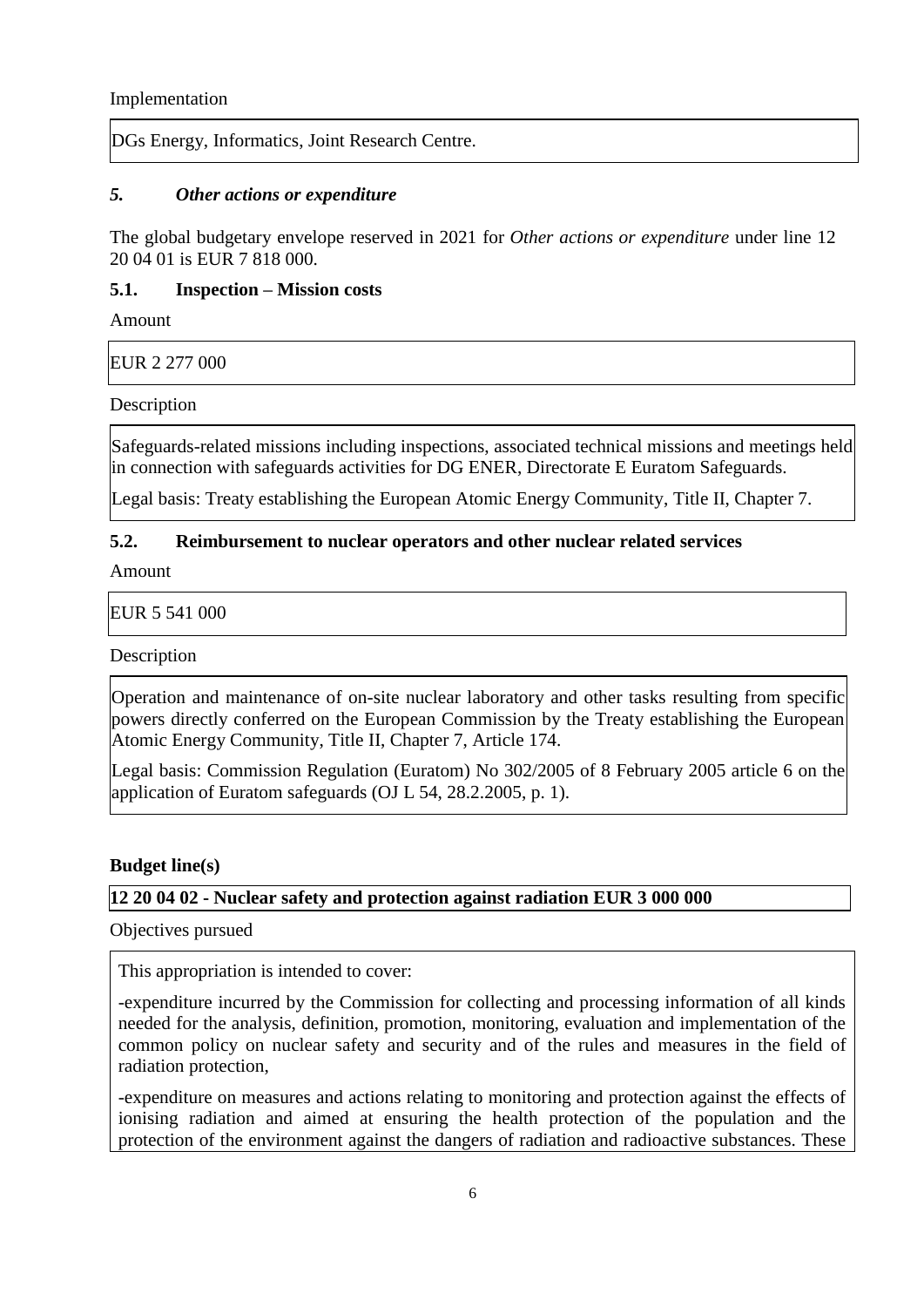actions relate to specific tasks provided for under the Treaty establishing the European Atomic Energy Community,

-expenditure related to verifying the operation and efficiency of systems to monitor the level of radioactivity in the air, water and soil and to ensure compliance with the basic standards in the Member States (Article 35 of the Euratom Treaty). This expenditure includes, in addition to subsistence allowances and travel (mission) expenses, costs for training, for preparatory meetings and for purchases of equipment to be used for inspections,

-expenditure linked to the implementation of the Commission's tasks referred to in point 31 of the European Council conclusions of 24 and 25 March 2011.

This appropriation may also cover expenditure on information and publications directly linked to the achievement of the objectives coming under this article.

#### Expected results

The results stem from the Commission's prerogatives at institutional level, as provided for in Article 58(2)(d) of Regulation (EU, Euratom) 2018/1046 of the European Parliament and of the Council of 18 July 2018 on the financial rules applicable to the general budget of the Union.

Task resulting from specific powers directly conferred on the Commission by the Treaty establishing the European Atomic Energy Community, Title II, Chapter 3, Article 174.

Treaty establishing the European Atomic Energy Community, in particular Article 31 (collection of information and preparation of new legislation complementing the basic safety standards), Article 33 (implementation of directives, including in particular in the medical field (field C)) and Article 35(2) (verification of monitoring of environmental radioactivity), thereof.

## *Reference acts*

Council Decision 87/600/Euratom of 14 December 1987 on Community arrangements for the early exchange of information in the event of a radiological emergency(OJ L371,30.12.1987, p.76).

Council Regulation (EC) No 733/2008 of 15 July 2008 on the conditions governing imports of agricultural products originating in third countries following the accident at the Chernobyl nuclear power station (OJ L 201, 30.7.2008, p.1).

Council Directive 2009/71/Euratom of 25 June 2009 establishing a Community framework for the nuclear safety of nuclear installations (OJL172,2.7.2009,p. 18).

Council Directive 2011/70/Euratom of 19 July 2011 establishing a Community framework for the responsible and safe management of spent fuel and radioactive waste(OJ L199,2.8.2011,p.48).

Council Directive 2013/51/Euratom of 22 October 2013 laying down requirements for the protection of the health of the general public with regard to radioactive substances in water intended for human consumption (OJ L 296, 7.11.2013,p.12).

Council Directive 2013/59/Euratom of 5 December 2013 laying down basic safety standards for protection against the dangers arising from exposure to ionising radiation, and repealing Directives 89/618/Euratom, 90/641/Euratom, 96/29/Euratom, 97/43/Euratom and 2003/122 Euratom (OJ L13,17.1.2014, p.1).

Council Directive 2014/87/Euratom of 8 July 2014 amending Directive 2009/71/Euratom establishing a Community framework for the nuclear safety of nuclear installations